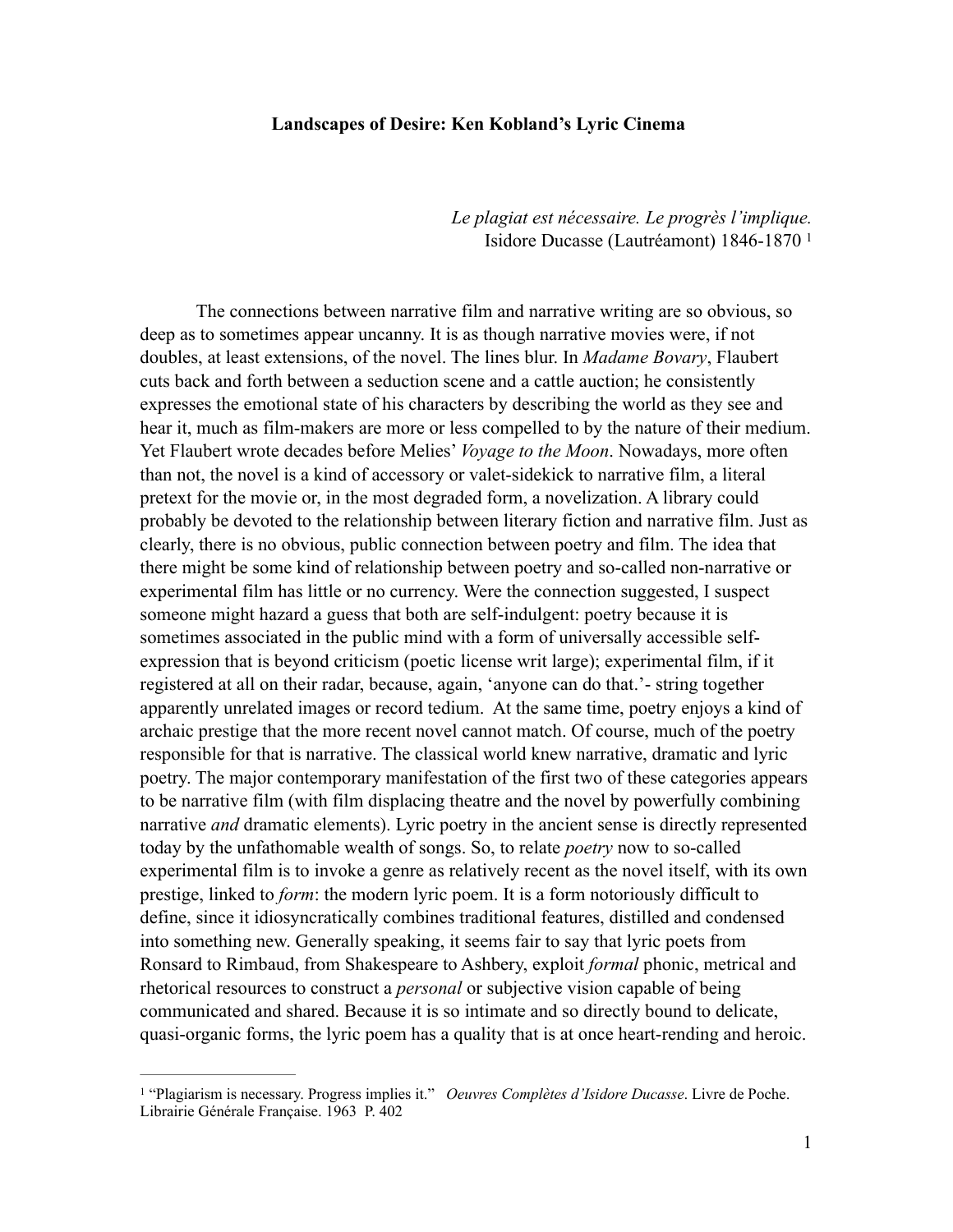It is a high-wire act, so much accomplished with so little. If this kind of poetry has not made an impact on the public consciousness via film it is probably more because of the economic and logistical constraints that have severely hampered the creation and distribution of what I shall call *lyric films* than because film has an inherent lack of poetic aptitude. If film has not often traveled the lyric path it may be because there haven't been enough Ken Koblands.

Ken Kobland shows us not only what lyric film looks like, but how fetching it can be in the hands of an artist in full command of an instrument each one of his films further defines. Where poetry uses rhythm, sound and semantic/rhetorical devices to attract and hold the reader's attention, Kobland's films use sound, image and text to much the same effect. The movement of images, their texture, position and pattern; those of the sounds, be they words, the whir of machinery or actual music; the appearance of text on screentogether these create a strong, pre-reflexive, physical presence, a virtual body engaging the spectator…in a dance. You *feel* these films, the way you feel a poem (or that music which underlies the term *lyric*), before and after reading them. Indeed, despite their sensory power, the term *reading* seems more appropriate to Kobland films than the term *watching*. The spectator's active interpretation is solicited. It isn't conventional, monolithic character and emotion we are asked to identify with, but a host of suggestions about the world that populates the artist's desire. As in lyric poetry (and other art where form is inseparable from content) the formal elements of Kobland films derive their strongly inflected personal identity, or immediately recognizable style, from their iconic ability to both be and signify at the same time. His signature move compounds this by asking us to treat landscape as if it were sign and sign as if it were landscape, thereby setting into motion a dizzying circulation of signifiers. The most Kobland-esque among them being film itself. Film frames are figured in the movement of repeating frames found in the world: moving train and subway cars and their windows; or repeating buildings and windows viewed from moving vehicles; even the grid of a radiator cover along which runs a hand, or that of a cathedral railway station ceiling caressed by the camera. Sometimes the 'real world' frames and the film frames are merged by slowing the film until its own frames are visible. Such elements precede meaning. They exist at the idiosyncratic intersection of body and sign, like breath in lines of free verse. The lyric film brings to the table multimedia resources well suited to the aspirations of modern poetry. The multiple dimensions afforded by film feed poetry's (or is it rhetoric's?) thirst for plural, if not inexhaustible or impossible meanings, for a text or an art *worthy* of the ambiguity and strangeness of existence.

The films in this retrospective would seem to fit into two rough categories, with enough overlap to partially invalidate the distinction: the films of circumstance and/or collaboration on the one hand and the more formally, personally composed on the other. It should be noted not only that all of these films involve important collaborators (Nancy Campbell and E. Jay Sims in particular), but that Kobland's work evolves in a collaborative milieu perhaps unmatched since the days of the original Paris surrealists: that of the Wooster Group, an avant-garde theatre collective that has existed since the late sixties (when it was known as the Performance Group) and of which he is a long time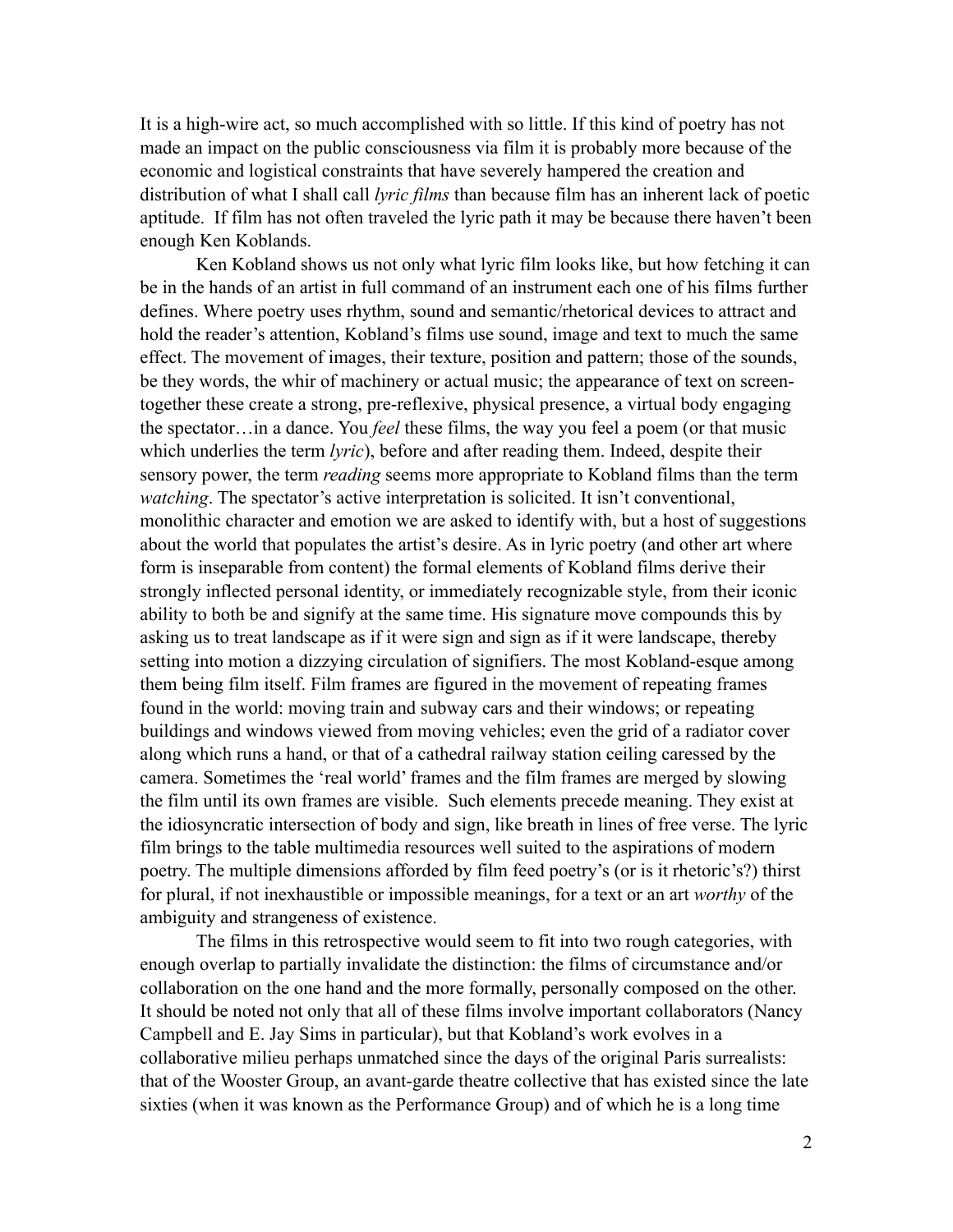associate. There is a strong affinity between his work and theirs. Let's say they share the collagist-intertextual (always already post-modern) aesthetic central to  $20<sup>th</sup>$  century art and literature. This tendency, which has its roots in the rhetorical processes characteristic of poetry and paves the way for the very possibility of lyric film, involves recasting and recoding the art and artifacts of the past and present. Marcel Duchamp's promotion of a urinal and demotion of the Mona Lisa are among the clearest and most celebrated examples of the trend. The fact is that both Ken Kobland and the Wooster Group represent distinct but related moments in a rich tradition that includes many other artists, some of whom share affinities within that tradition, whether or not they actually met, and did or did not influence one another. One such grouping that comes to mind includes Max Ernst, Joseph Cornell (who also made lyric films) and Marcel Broodthaers, probably because their work intersects with Ken Kobland's in a way the work of other 20<sup>th</sup> century intertextualists, (such as, say, Andy Warhol and Jean Giraudoux) does not. The one film that features an actual collaboration with the Wooster Group, *Flaubert Dreams of Travel But the Illness of His Mother Prevents It* (1986) is an explicit homage to Bunuel and Dali's *Un Chien Andalou.* In addition to material directly copied from that film*,* and a Robert Desnos, trance-like, surrealist group photo atmosphere, it manages to reproduce the a-rational spirit of the original. It is as enigmatic as any surrealist dream-object, recasting the stymied sexual desires of the young 1920's Spaniards into something more appropriate to 80's Manhattanites facing middle age in the shadow of AIDS, who seem to relate surrealism to memories of the 60's. Like all Ken Kobland films this one is layered like a palimpsest. Quite literally so, in this case, since it was shot when the Wooster Group was in the early stages of developing a theatre piece that included Flaubert's *Temptation of St. Anthony* and material from his biography and letters. There is humor in the soundtrack, in the title, in the very idea of a middle-aged remake of *Un Chien Andalou*, where the grandiose dream imagery of sexual inhibition has been replaced by, for instance, the television image of a professional bowler's expression of disgust at missing a strike! The burning desire of the original has yielded to casual nudity, aging and/or moribund flesh and a flaccid penis. The scenes directly copied are those dealing with physical deterioration. Maybe this isn't so funny after all. Is the atmosphere of paranoia an LSD flashback? Are we in the midst, the aftermath, or simply the dream of a bad trip? The soundtrack hints at something of the sort. Or are these people peering through the blinds at the specter of AIDS? Such a reading may not have been intended by the author. Ideally, it wasn't. But the film's most visible actor, the one probing the bodies with a stick (a gesture associated with an attempt to ascertain signs of life), the great Ron Vawter, who masterfully embodies the Surrealist gaze, died of AIDS in 1994. *End Credits* (1994) is an homage/memorial filmed in his dressing room when he was performing *Roy Cohen/Jack Smith,* playing both roles; the former a right-wing, homophobic closet gay, the latter a flamboyant, inventive, openly gay performance artist. Both died of AIDS. *Flaubert Dreams of Travel*… exemplifies the lyric film because, in addition to the formal, photo-aural qualities that directly affect the viewers' senses, it treats meaning in much the same way a poem does. The stable relationship between signifier and signified has been disrupted. The suppression of denotation (story?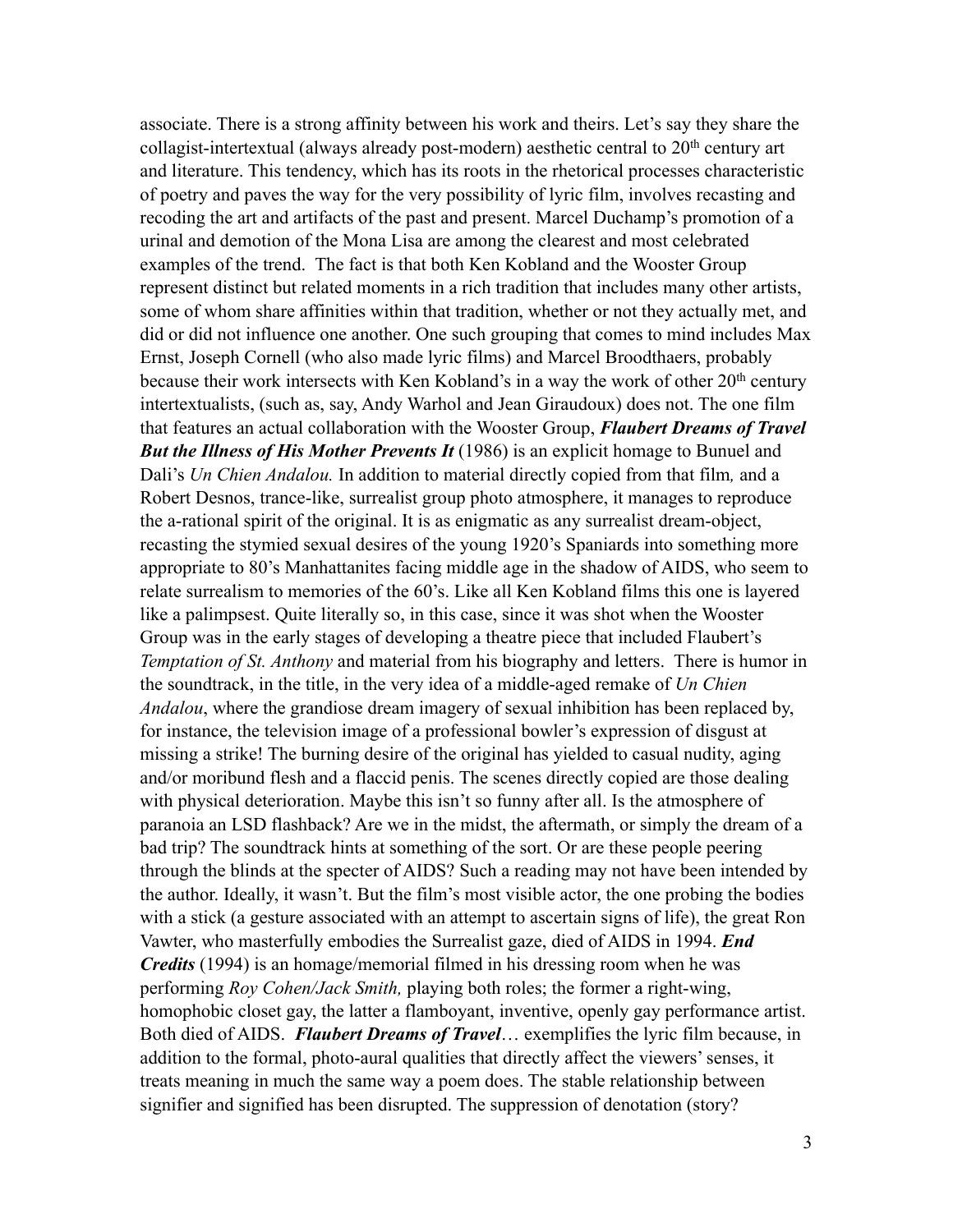narrative?) creates space for plural connotations. We can therefore revisit a Ken Kobland film the way we would a poem, over and over, more satisfactorily than we might a much longer narrative film. Looking at *Flaubert*… again, I might wish to explore how the Gustave Flaubert/Temptation of St. Anthony motif relates to ergot poisoning (St. Anthony's fire) or, more profitably, imagine all kinds of other things that aren't there.

 *Flaubert Dreams of Travel*…also reminds us that Ken Kobland and the Wooster Group have maintained a degree of artistic integrity, an experimental, heuristic rigor that bears comparison to surrealism, but a disillusioned brand of surrealism, wary of the very utopian dreams it may harbor. All the films allude to this tension. The aspect of surrealism most germane to Kobland's work, however, is the one that may have been most important to the surrealists themselves: *receptivity.* For them this involved a variety of techniques (from automatic writing to the pursuit of so-called objective chance) designed to favor the emergence of unconscious desire; even if it dictated the prohibition of gainful employment! For Ken Kobland it would seem to involve travel above all: travel of the kind the surrealists had in mind when they boarded trains without knowing the destination. Kobland's travel is a kind of hyperbolic strolling. In this turn of the  $20<sup>th</sup>$ century film-maker, the 19th century flaneur, the aleatory surrealist of the 20's and 30's, the lettrist drifter of the 50's all seem to have found their poet.

 *Vestibule* (1978), the film that establishes Kobland's voice and vocation, functions like a somewhat tongue in cheek manifesto. Episode one (Place) adaptively cites Walker Percy's *The Moviegoer*. The narrator tells us that he "used to read fundamental books", engaged as he was in what he calls his "vertical search". We are told that he took walks around the neighborhood "as a diversion". One "memorable night" reading *Language, Truth and Reality* he finds that his search is complete: "the universe had been disposed of so to speak" but "I was left over". So he undertakes "a different kind of search, a horizontal search...What is going on in my room is less important. What is important is what I'll find when I leave the room and travel in the neighborhood. Before this I would wander as a diversion, but now I wander seriously and sit and read as a diversion." What is found stands in stark contrast to the weighty philosophical tomes listed by the narrator. It is shown on the screen, and just in case, titles are provided: "a girl pedaling a bicycle"; "a child riding a scooter"; "a man carrying a vase"; "a red Pontiac Firebird with a black vinyl roof" are found to be more important than Sartre or Heisenberg, perhaps not for "the universe" but for "I".

*Moscow X* (1994), described by Kobland as "fly on the wall reportage," relates a 1990 stay in Moscow, just before the disintegration of the Soviet Union. In keeping with the relatively straightforward nature of the film, it contains an explicit statement on the "horizontal search", on the idea of travel and landscape that is so important to Kobland: *Another sidewalk. But just for one moment think of it, just think of it as a sort of landscape, one perhaps too familiar to even notice, to pay attention to, hardly worth a photograph, to say nothing of a place worth mentioning in tourist guides to Moscow; empty space, really; a place to be traversed. But try lingering here for a moment without a place to go, without reason, without intention, and observe for a minute a landscape so common and so vacant. Do we recognize, can we only see monuments? The world as a*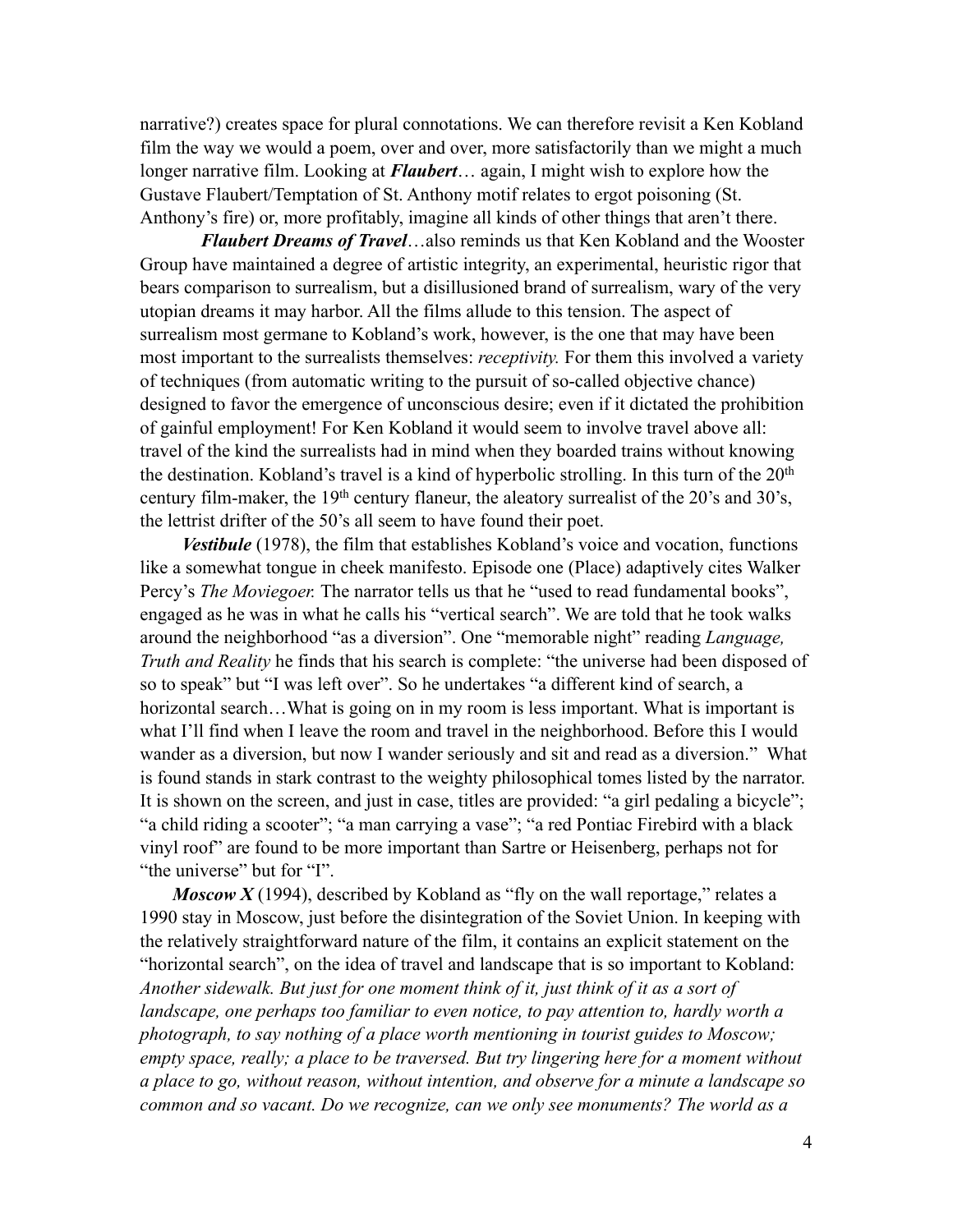*postcard? Is it the Empire State Building we think of truly when we conjure back to ourselves an image of our visit to New York? Or is that just what we tell the others? The way we prove that we were there? But in our dreams, in our private, most idiosyncratic of*  landscapes, isn't it that odd crossing or that anonymous street which we just happen to *look down that comes back to us with a vividness we don't expect when suddenly someone says the name Moscow.* 

Rooted in aesthetics, Kobland's stance has profound ethical and political implications. It is probably no coincidence that among his closest spiritual antecedents is a band of utopian revolutionaries descended from surrealism, the Lettrist-Situationist International. During the 50's and 60's this tiny group, whose ideas 'seeded' the French student uprising of May 1968, developed a remarkably sophisticated critique of modern commodity-based society, which they termed *the spectacle.* As early as 1953 they sought to apply art practices to a revolution of everyday life. As Greil Marcus puts it "Their means were two: the *dérive*, a drift down city streets in search of signs of attraction or repulsion, and *détournement*, the theft of aesthetic artifacts from their contexts and their diversion into contexts of one's own devise".<sup>2</sup> The difference between Ken Kobland and the situationists, despite their mutual embrace of these surrealist discoveries and their critique of the spectacular, is that Kobland never succumbs to the temptation of "verticality". He keeps things *horizontal*, personal, ambiguous, unresolved, incomplete, real. Although he manages to offer a glimpse of rapture and the absolute (as powerful a glimpse at times, I would argue, as art is capable of delivering), it is implicit that they can only be glimpsed or signified, not possessed (through situationist "total revolution" for instance). The aesthetics of collage/readymades/intertextuality/sampling/détournement combat the monumentality of identity, on many levels. They expose fantasies of truth, purity and origin, the way miscegenation exposes the fantasy of race. Art of this sort can claim to be democratic inasmuch as it fulfills Lautréamont's call for a *Poetry made by all, not by one*. Both surrealists and situationists hailed Isidore Ducasse, self-styled Comte de Lautréamont, as the progenitor of détournement or deconstructive sampling. Is it simply a marvelous coincidence (a manifestation of the *objective chance* that results from the exposure of desire to contingency) that a Man Ray photograph representing something vaguely curvaceous under a tarp secured with rope, entitled *the enigma of Isidore Ducasse*, serves as the frontispiece of both issue #1 of *La Révolution Surréaliste* and Kobland's *Foto-Roman* (1990)? The photograph was chosen because it parallels the imagery in the film's opening shot of a freighter that looks like it is bearing Man Ray's occulted object on its deck. The film's opening sequence is as magnificent as the photograph. The lyrics and the music of a Chinese song, and the majestic progression of the mysterious ship seem to embody *that beautiful thing we feel we've lost.*

*Foto-Roman* features a narrative excerpted from the pages of the Jim Strahs novel *Queer and Alone, read by Vito Acconci (whose voice was originally intended to be heard* over the radio). The narrator is reminiscent of cranky travel writers, hardboiled private eyes and Graham Greene characters. The exotic locales, the train travel, the woman in the

<sup>&</sup>lt;sup>2</sup> Lipstick Traces: A Secret History of the 20<sup>th</sup> Century. Harvard University Press 1990. p. 168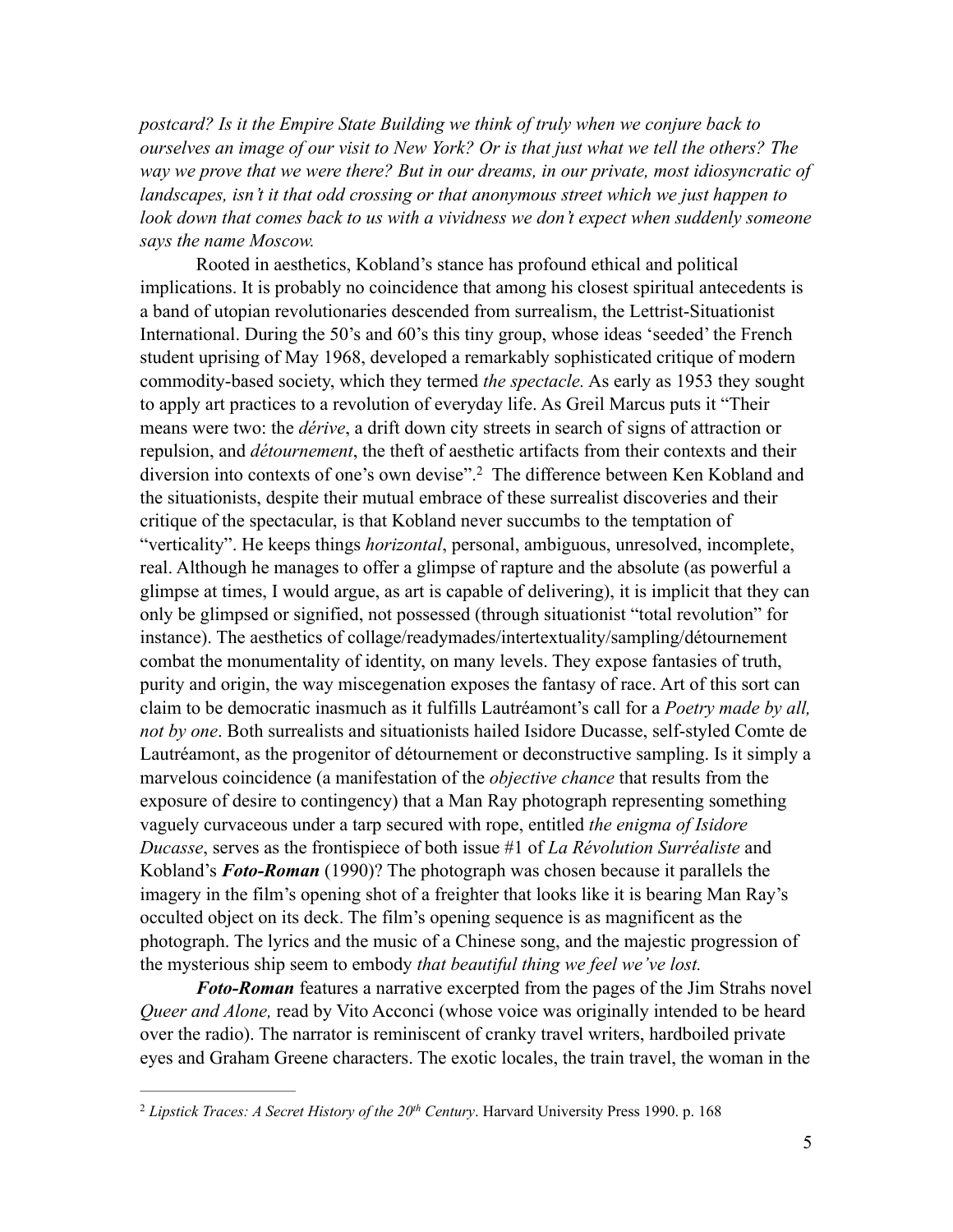old-fashioned slip, the voyeuristic camera, all construct a generic spy thriller atmosphere. This is film noir à la Kafka. Like K. in *The Trial*, the narrator, a Mr. Desmond, has been marked for death. What is he guilty of? My guess would be, *existing.* Isn't that what is implied when he speaks of *the annoyance of the inevitable that is taking me to my death; those small indications of future activity; the announcements of monotony to come; an advertised action fulfilled in each excruciating detail. The checkout girl puts five small items in a slippery plastic bag…a man beginning to dial a number…etc*? So he flees North. While he feels that "travel makes one so much more fit for ordinary life," he allows that "while traveling, I occasionally experience great mental anguish …I feel as if I am fleeing some extraordinary fate awaiting me in my native land." It sounds like it is death he's fleeing. Yet, he goes on to say: "myself, I can't disappear for an instant, even though it would be my fondest desire. My perception remains a constant and sequential hell." As the narrator utters these words, the image of a lace antimacasser draped over the back of the driver's seat of a taxicab, fills the screen. In a gesture familiar to anyone who has seen several Kobland films, a hand gently sweeps across the lacy pattern, caressing the tiny, repeating frames, as if to say, "Well, *here's* a sequence in which to lose yourself."

In keeping with lyric tradition, the self and its avatars make up the ultimate subject of the films. To be more precise, a problematics of the self is at issue. The self is experienced as a limit or an obstacle to be overcome. *Arise! Walk Dog Eat Donut*  (1999), the most recent film, described by Ken Kobland as "a blatant, mid-life crisis lament" revisits scenes from earlier films, either sampled or re-shot. It regards middle age, not in terms of lost youth or wasted opportunities but as the apotheosis of repetition, as the absurd, doomed perpetuation of the self-same. Artistic activity itself is called into question by the long quotation from Fellini's *8 1/2*. We do not register this as whining self-pity, however, thanks to a masterly turn of comic juxtaposition worthy of Buster Keaton, the text of which is a poem in its own right. An old, plaintive song in another language is repeatedly "translated", appropriated and expropriated, to express a state of mind in great, personal detail. The emotional proximity of song and "translation" combine with the logical incongruity of their juxtaposition to startling and comic effect. There are also the usual beautiful images of moving frames, or moving stills, which, like the hand running down the radiator cover, seem to invoke *another* sequence to replace the one that structures the self. Footage of a train station suggests a way out, the horizontal *dérive* again: *I walk and photograph, that's all. Looking at things from the outside, it can be a bit edgy. There's a vertigo to displacement. But, alone, everything fascinates me, unfolds as the theatre it really is. I move about without intention, a spectator empty and released, adrift somewhere between the familiar and the strange. Here, others exist instead of me, full of intentions and desires. Here, especially here, I'm happy.*

Often, though, the self manages to persist, individually or collectively. *Vestibule* turns out to be a failed *dérive,* despite the epiphany of episode 1. Episode 2 turns sour. The vestibule leads to another vestibule, ad infinitum. Episode 3 eases the bitter pill of self-loathing with humor, as "Mr. Lonely" is too absorbed in his own pain to notice the letter waiting for him as he enters the vestibule from the street. Even the usually salutary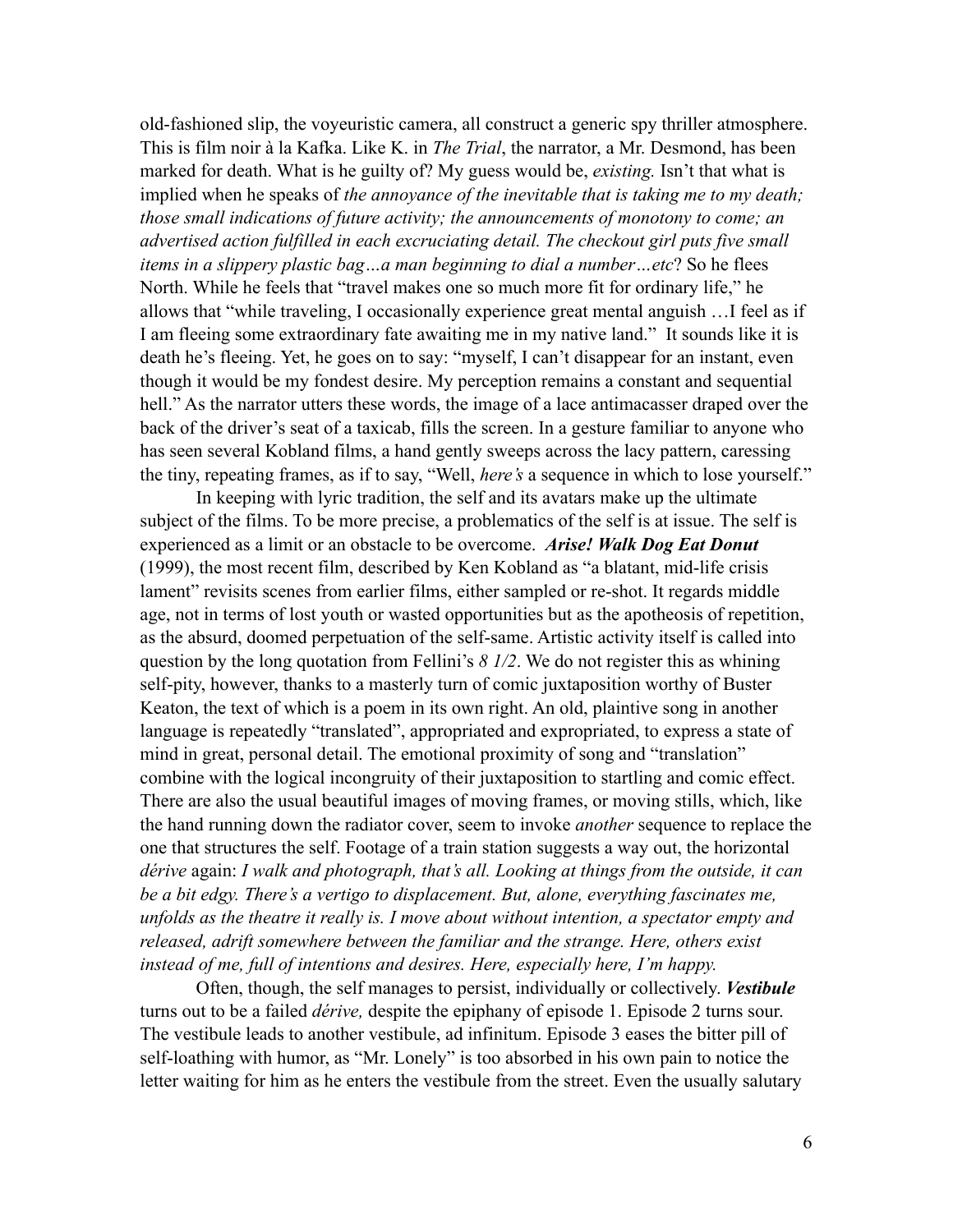framing can turn ominous, as emblems of horizontal difference turn into monumental collective identities.

*Landscape and Desire* (1981) is the interpretation of a Samuel Beckett story as a cross-country journey, mostly by bus. The story, *The Lost Ones*, is described by Kobland as "essentially a description of a society of people living in holes and climbing ladders, and falling down. The usual thinly veiled description of human life…" No narrative elements of the story remain recognizable, even as fragments, in this the most formalist of the films in the retrospective. Desire seems imprisoned by the landscape rather than impelled by it. The most prominent repeating frames are museum cases displaying mounted bird specimens. Has the country itself become a museum specimen?

If *Landscape and Desire* contains an esoteric eco-political statement, *STUPA* (1992) [Tibetan burial mound/New-Yorkese stupor] could not be more blunt. This film, commissioned by a French television channel that stipulated a 60 minute continuous shot, consists of the landscape between Levittown Long Island and the Staten Island waste dump, viewed by helicopter, most of the time from directly overhead. We watch in fascinated horror as the little boxes and ribbons of highway endlessly repeat, while on the soundtrack a sneering radio host sadistically pontificates. Bits of John Kennedy speeches about civic responsibility alternate with soundtrack excerpts from the Jimmy Stewart movie *It's a Wonderful Life*. The contrast between the repulsive D.J. who exemplifies the degraded nature of much contemporary American discourse, and the American icons, who practically have the status of ideograms signifying *what could have been*, is as decisive as the image of the main New York City waste dump at the end of the film. What have our distorted desires done to the landscape? Look how it turned out. Who do we think we are?

Ken Kobland is a moral philosopher as well as a lyric poet. Nowhere are these two strands more tightly woven than in *The Shanghaied Text* (1996). This film has the look of a *tour de force*, a bona fide masterpiece of intertextual art. It is so *accomplished;* so *tight.* Its form enacts the fantasy of triumph that it stages and implicitly criticizes. The film itself is on a par with any of the icons it parades, whether the bourgeois-cowboy hero of *High Noon* (Shanghaied Noon?) or the peasant revolutionaries of Soviet cinema, cinematic sex or *images* of May '68 and the liberation of Paris. Even the landscape is not quirky or endowed with the imperfections that testify to the singularity of individual desire. It is Montana, tourist-guide worthy, monumental. Hyperbole is the operative figure here. We can enjoy it as a cinematic amusement ride (like sex and roller coaster rides, this film starts slowly and builds to a climax) through a kind of aesthetic horn of plenty. But Kobland ultimately uses it to undercut his subjects' pretensions. Exaggeration promotes disproportion, which invites ridicule. The human self is being mocked (sometimes wistfully) for its delusions of grandeur, for its collective fantasies of progress and totality, as baseless as individual fantasies of growth and wholeness, but more dangerous than they to the earth and other humans. As for his own pretensions, at the beginning and the end of *The Shanghaied Text*, Ken Kobland shows pieces of this triumph of a film, caught in the branches of a windblown, snow-laden tree, like so much discarded trash. Beautiful snow, though.